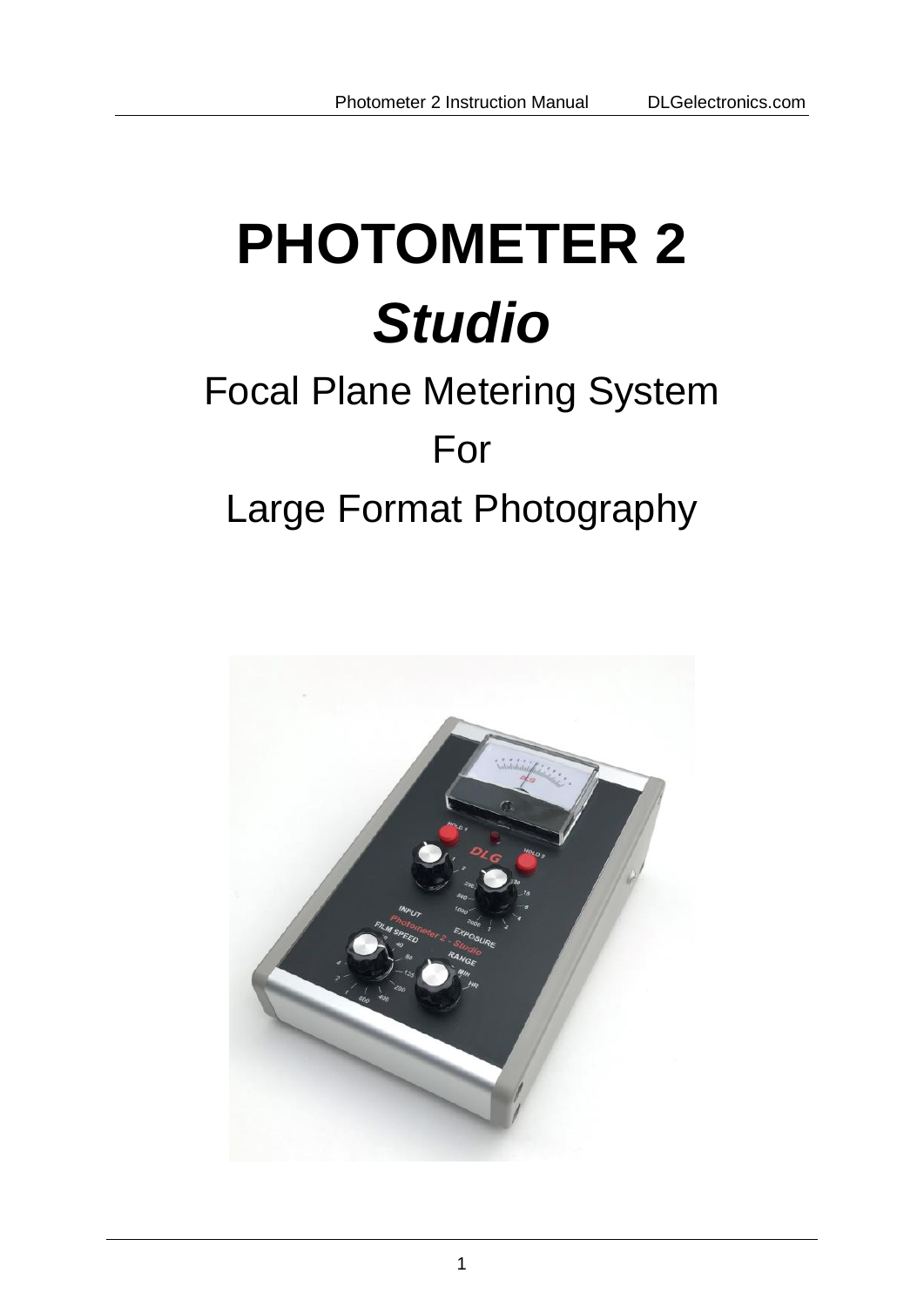# **CONTENTS**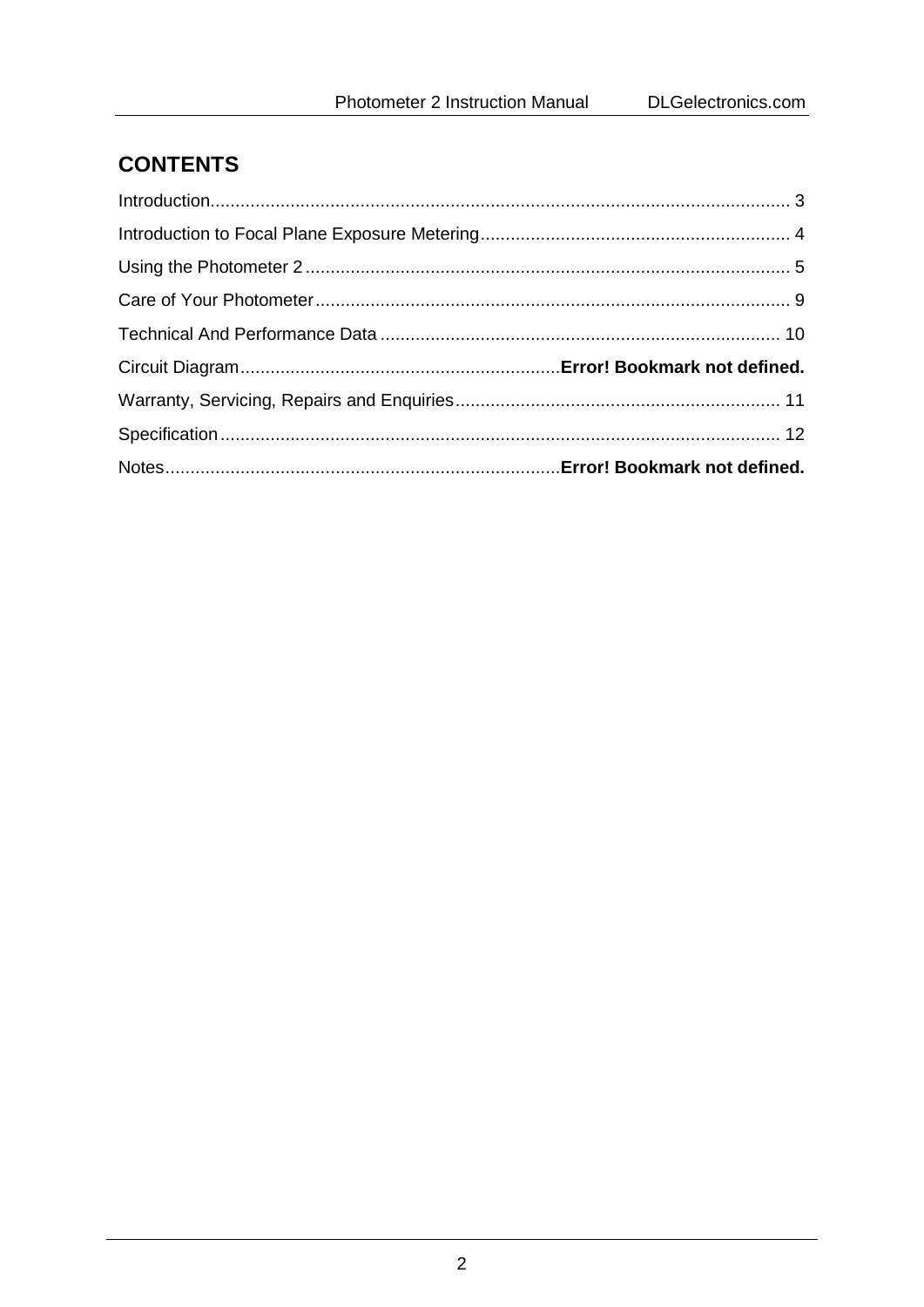### <span id="page-2-0"></span>**INTRODUCTION**

Image-plane metering with a large-format camera allows brightness measurements to be taken at any desired point in the image. This allows exposure to be optimised taking into account shadow and highlight areas, ensuring that detail within these areas is captured in the negative. The Photometer 2 provides image-plane metering at an affordable price in a simple, easy-to-use and robust metering system.

The Photometer 2 Studio comprises a metering unit, a frame (which is inserted in the camera in place of the film carrier) with integral metering probe, and a connecting lead.

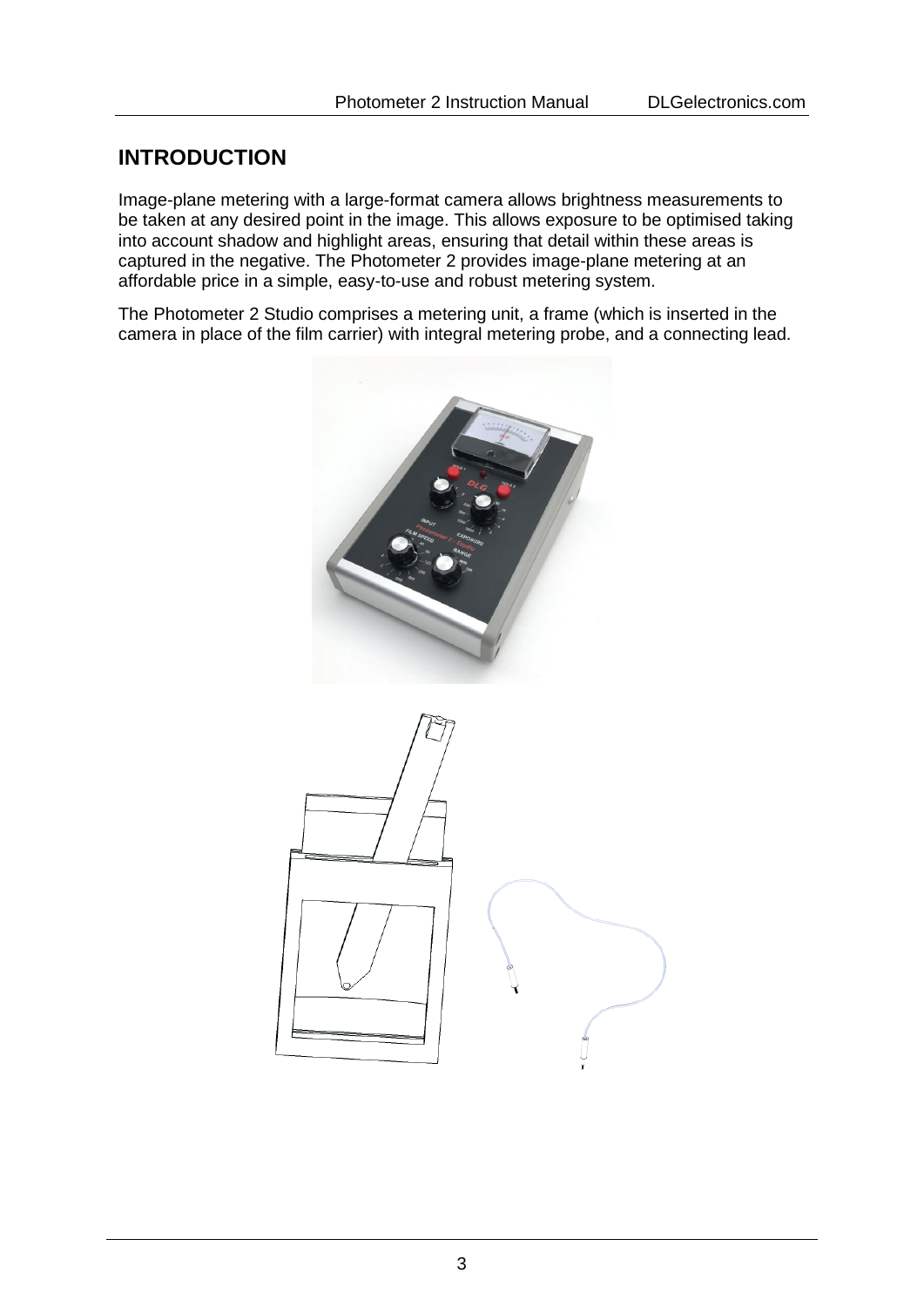# <span id="page-3-0"></span>**INTRODUCTION TO FOCAL PLANE EXPOSURE METERING**

A photographic exposure meter measures lighting and indicates camera settings to give a nominally optimum exposure of the film. Several methods of metering are widely used.

#### **Reflected Light Metering**

Wide angle reflected light metering gives an overall reading of the luminance of the scene and will indicate camera settings such as to render the overall scene average luminance at a mid-grey level. This is the most common technique and gives good results with "normal" scenes. However, in an unbalanced scene, with a dominant dark or bright feature, the exposure may not favour the feature of interest. As an example, imagine a scene with the mouth of a cave in an otherwise brightly lit daylight scene. Using camera settings indicated by a wide angle reflected light meter will give an exposure optimised for the average across the scene including the dark cave interior and the brightly lit daylight outside. It is likely that the detail within the shadow of the cave will not be satisfactorily rendered, with the negative underexposed in this area and failing to show any detail within the cave shadows. Similar situations can arise when photographing dark objects against the sky, or in a snow scene, or when trying to photograph a brightly lit subject against a dark background.

#### **Incident Light Metering**

Incident-light metering partially addresses this issue by indicating an exposure setting based on the light falling on the subject of interest in the scene. In our cave example, an incident light reading could be taken within the cave in an attempt to optimise the exposure for the shadowed cave interior. However, the incident light reading obviously does not take into account the reflectivity of the subject.

#### **Large-Format Focal Plan Metering**

With large format photography, the possibility exists to measure the actual illumination at specific points in the image, and to optimise the exposure for features of interest in the image. Further, it is possible to measure the illumination at various points in the image where it is desired to get good rendering of shadow and/or highlight detail, and to optimise the exposure to achieve the best compromise. Furthermore, by determining the total range of luminance across the shadows and highlights of the image, the film processing may be optimised to give the best results.

The focal plan metering system lends itself to use of the Zone System, devised by Ansel Adams and Fred Archer. An excellent description of this system is given in Adams' book *The Negative (1981)*.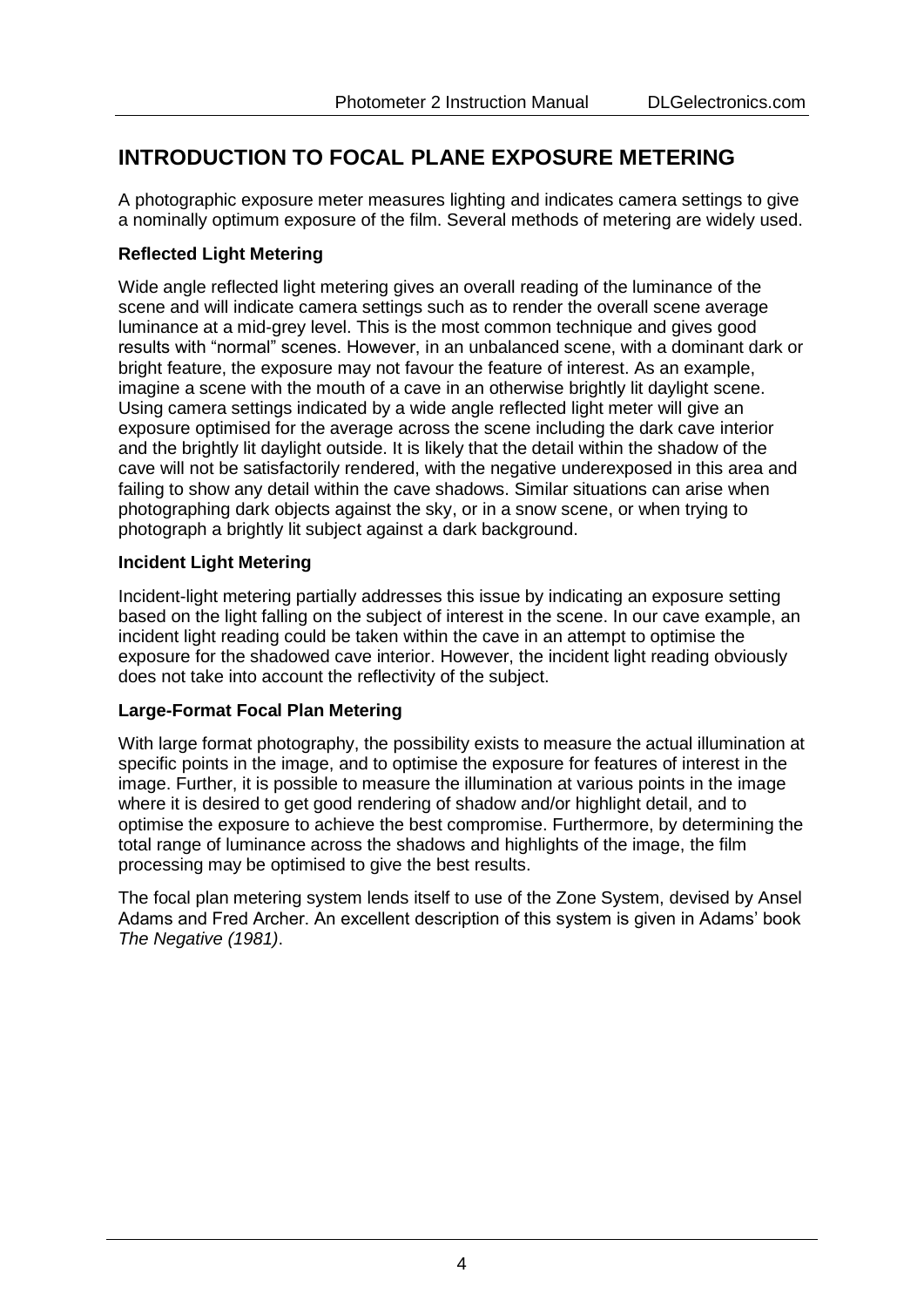# <span id="page-4-0"></span>**USING THE PHOTOMETER 2**

#### **Components of the Metering System**

The metering system comprises:

- 1. The meter
- 2. Frame, including rear shutter.
- 3. Sensing probe
- 4. Connecting cable.

Insert 9V battery type - 6LR61 / 1604A / PP3. The battery compartment is on the left side of the case.

Insert the frame in the camera exactly as you would a film carrier. The metering frame is designed to the same geometry as a standard film carrier and should engage positively in the camera. The frame incorporates a slide shutter and this should be behind the metering probe, that is, it should come between the ground glass screen and the metering probe. The shutter is used to exclude light from the interior of the camera when taking readings particularly in challenging circumstances.



Insert the metering probe into the wider of the two slots in the top of the frame, if it is not already inserted. The sensor should be facing the front (lens) of the camera. If it is not clear which side is the sensor, the connector block at the other end of the probe should be on the front side. A white circle on the rear of the metering probe indicates the location of the sensor.

Connect the probe to the metering unit with the cable – the connector is on the right hand side of the case.

Turn on the meter and set the film speed (lower left control).

The display indicator will display zero (centre of the display) when the measured part of the image will give a neutral grey at the exposure settings on the meter.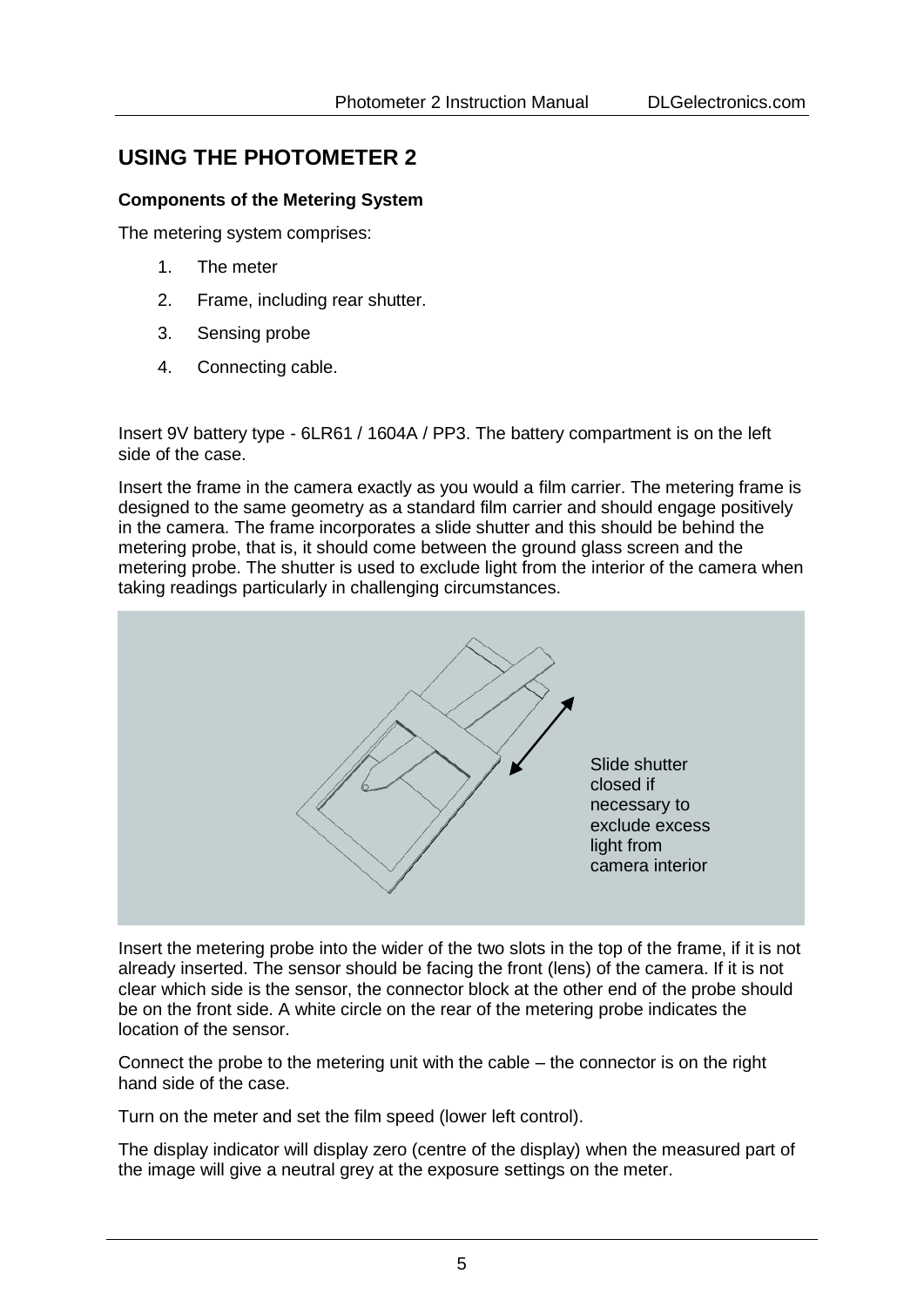Move the metering probe within the image to measure the brightness of the various features within the image. Adjust the "exposure" settings on the meter as required in order to keep the display within the required range. The display is marked in whole top numbers, so that e.g. +1 on the display indicates a factor of two in the brightness and thus one additional f-stop on the lens aperture or one increment of exposure setting. Normally, features that are darker than 2-3 stops from the nominal will render as full black, with no additional detail therefore visible, and features 2-3 stops lighter than the nominal will render as white, likewise showing no further detail.

The meter incorporates two memories, which can hold the brightness value at two points in the image while metering a third. This is convenient when attempting to optimise the exposure across more than one feature in the image. When the "hold" buttons are pressed, the currently-metered brightness value is stored in the meter in the corresponding memory.

Turning the on-off-1-2 switch to the hold 1 or hold 2 positions displays the stored brightness.

A typical use might be as follows.

- 1. Measure the image brightness in a shadow area of interest. Adjust the exposure controls to give a reading of, say, two stops down from centre scale in order to give a dark rendering but still showing some details. Press the "hold 1" button to store this brightness.
- 2. Move the metering probe to measure a highlight feature. Adjust the "exposure" controls on the meeting as required to bring this into the range of +/-3 on the display.
- 3. After setting the exposure control on the meter at step 2 above, turn the offon-1-2 control to the "1" position and confirm that the previously-stored brightness in the shadow area is still within an acceptable range. If not, readjust the exposure settings to bring both the highlight area and the shadow area into an acceptable range.

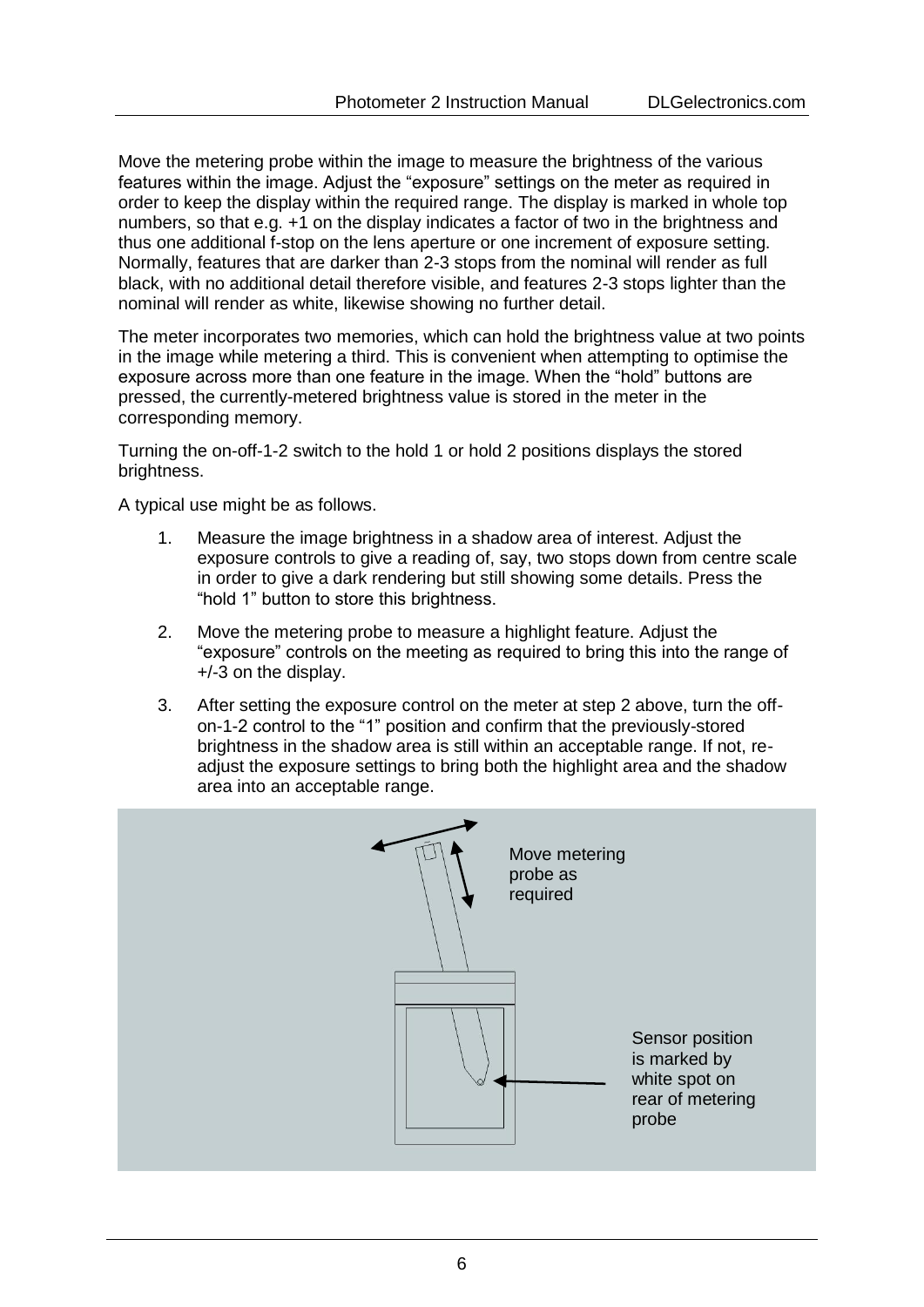# **Description of the Controls and Display**



#### **INPUT Control**

Positions: "Off", "On", "Hold 1" and "Hold 2"

"Off" disconnects power and all functions including battery monitor and display light are disabled.

"On" enables the meter. The meter responds to the light level on the sensor. The display indicates the brightness of the image relative to a notional 18% grey value for the selected exposure setting and film speed. Display pointer to the right indicates brighter whereas to the left indicates darker

When either of the "HOLD" positions is selected, the corresponding stored value is displayed. The HOLD functions memorise the brightness not the display – the displayed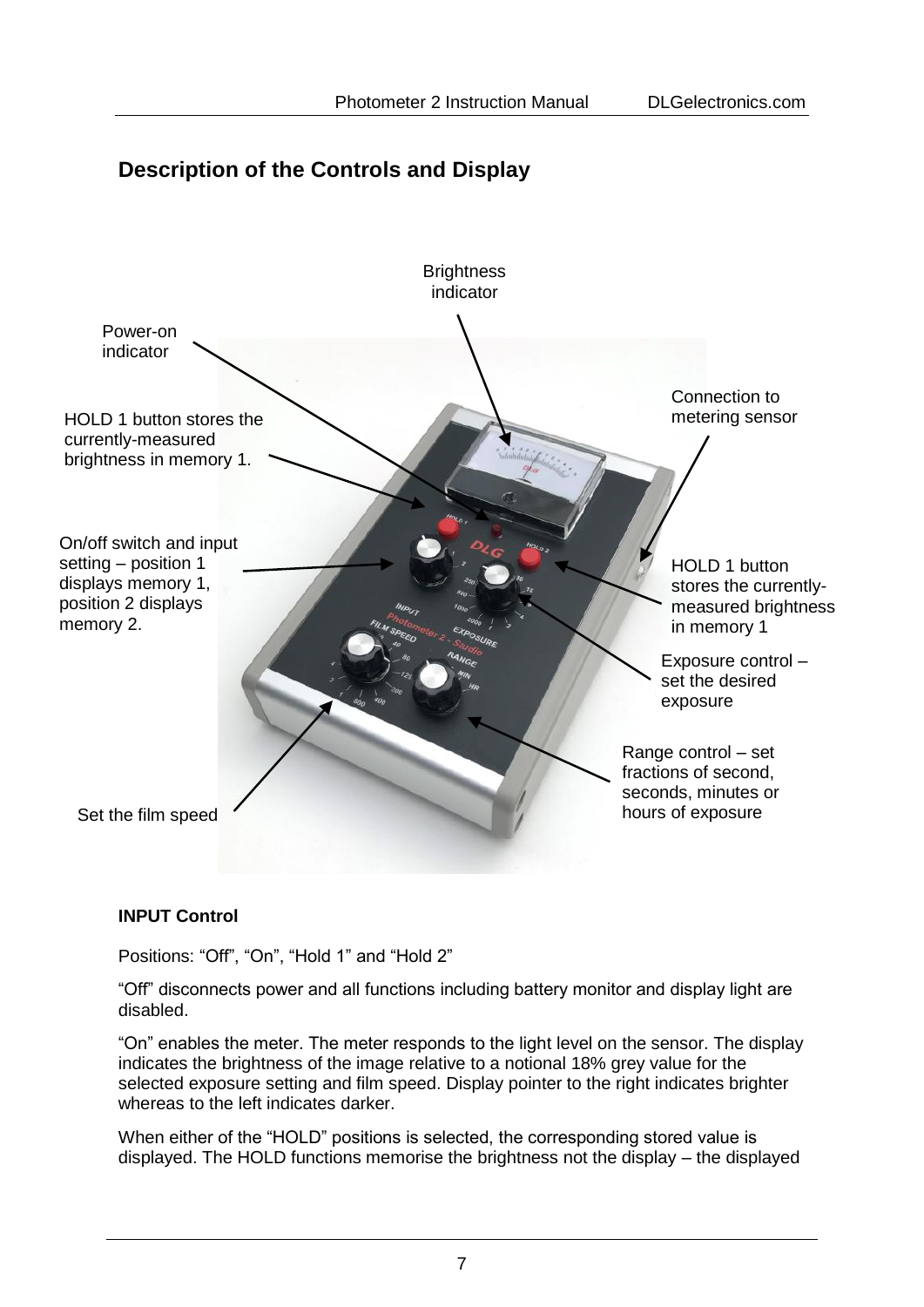value is adjusted according to the settings of the exposure, range and film speed settings.

#### **EXPOSURE and RANGE control**

Together these enable the exposure time to be selected. The maximum exposure is approximately 1 hour at 125 ASA.

At very low light levels the meter can take some time to respond and settle to an accurate reading. Avoid exposing the sensor to high brightness conditions immediately prior to taking readings at very low light levels, as this slows the response.

Excessive humidity may limit the ability of the meter to read extremely low light levels, In the event that this occurs keep the meter in a warm dry place for 24 hours and performance will be recovered.

#### **FILM SPEED**

The film speed selection provides for a range of different film speeds from 32 ASA to 1600 ASA. For film speeds not in this range, allowance must be made or the exposure settings adjusted accordingly.

#### **HOLD buttons**

Pressing either of the HOLD buttons memorises the current brightness in that storage location irrespective of whether the INPUT control is in the ON, HOLD 1 or HOLD 2 positions.

The HOLD functions memorise the brightness not the display – the displayed value is adjusted according to the prevailing settings of the exposure, range and film speed settings.

The memories will hold the measured brightness within the specified accuracy of ±⅓ step for a minimum of one hour.

The HOLD functions do not memorise the brightness when the meter is turned off and initialise on power-on in the region of 1 second exposure equivalent.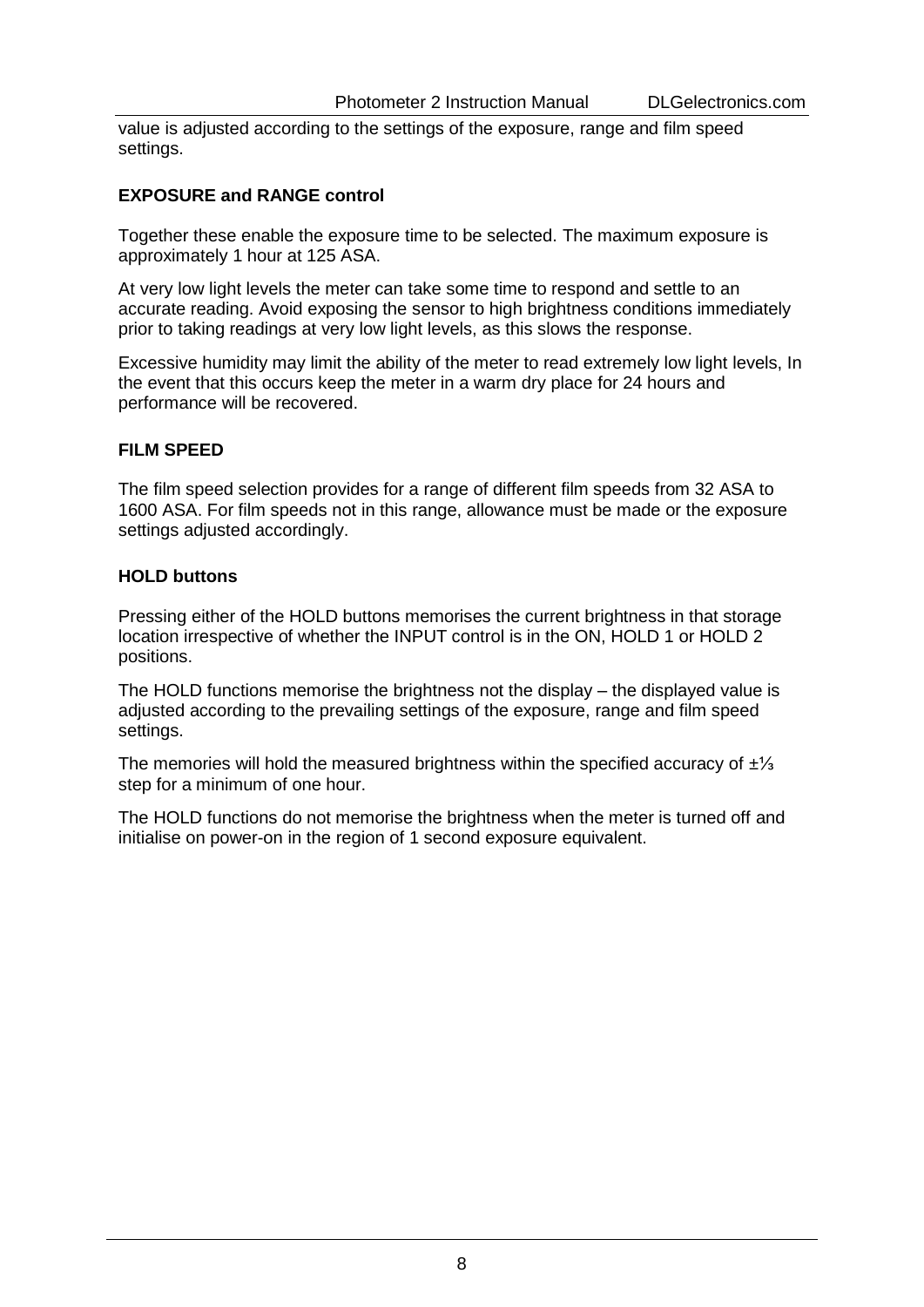# <span id="page-8-0"></span>**CARE OF YOUR PHOTOMETER**

The Photometer 2 is a sensitive electronic instrument with delicate components and should be treated with care. If handled appropriately, it should give a long and reliable life.

Excessive humidity can affect the ability of the meter to read very low light levels. If this is experienced leave the meter in a warm dry room for 24 hours.

Avoid contact with water. If water enters the unit, we recommend removing the battery then carefully unscrewing the four case screws at the rear of the case to remove the case rear. Leave the case open in a dry room for 24 hours until fully dried out. Carefully replace the rear cover being careful not to damage or trap any wires in the case. If problems persist please contact us for service.

Avoid exposure to temperature extremes. If the metering probe becomes warped (for example if exposed to high temperatures on being left in a car) allow to cool then lay flat and weight it down on a flat surface until straightened.

Avoid exposing the sensor probe to direct sunlight as this can result in excessive power consumption when the unit is on, and may temporarily slow down the response of the sensor to very low light levels. If readings are needed in very low light levels (several minutes to hours of exposure time) it is wise to allow the sensor probe a minute or two to adjust to the dark conditions if it has been exposed to bright light .

The meter may be cleaned with a soft damp cloth if necessary. Avoid getting water in the unit around the push-button switches and connector socket.

If the meter does not function then:

- If there is no function at all and the power-on indicator does not flash, check the battery is inserted correctly and/or try a new battery
- If the meter indication goes to extreme position when switching on, and does not appear to respond to the controls or changes in illumination, check the cable is correctly inserted into both the meter and the sensor probe. If the problem persists and damage to the cable is suspected, try another cable (the connection cable is a standard 3.5mm stereo jack cable)

Please contact us if other problems occur with your meter.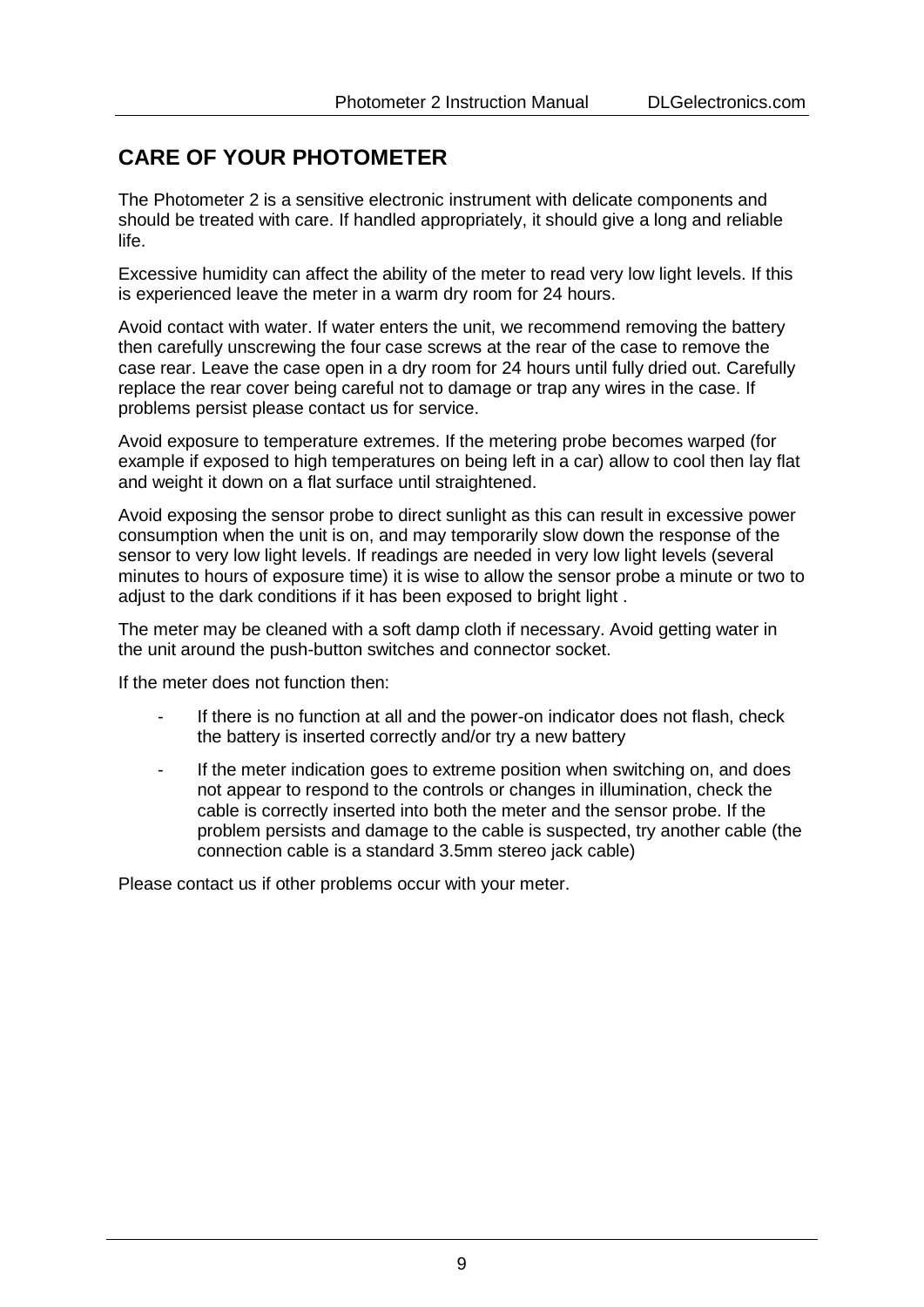# <span id="page-9-0"></span>**TECHNICAL AND PERFORMANCE DATA**

The information contained in this section is for guidance only and represents typical, rather than the guaranteed minimum performance. It is provided for the guidance of specialist users with unusual applications and may be disregarded by the majority of users.

# **Calibration**

The meter has been calibrated to give a negative tone in the centre of the useable range. Film tests have been carried out to determine the optimum point. See figure.

Note that the film base is not perfectly transparent and typically transmits around 50% of the light. The test data has been adjusted accordingly, to give 0% for the lightest possible (around 50% transmission) negative and 100% for a completely opaque negative.



# **Spectral Response**

Peak response is at 530nm (green). Response at extremes of the spectrum will be within a factor of two (one stop). In practice in normal situations, where highly saturated colours at the extremes of the visible spectrum are not normally present, no correction factor need be applied for colour.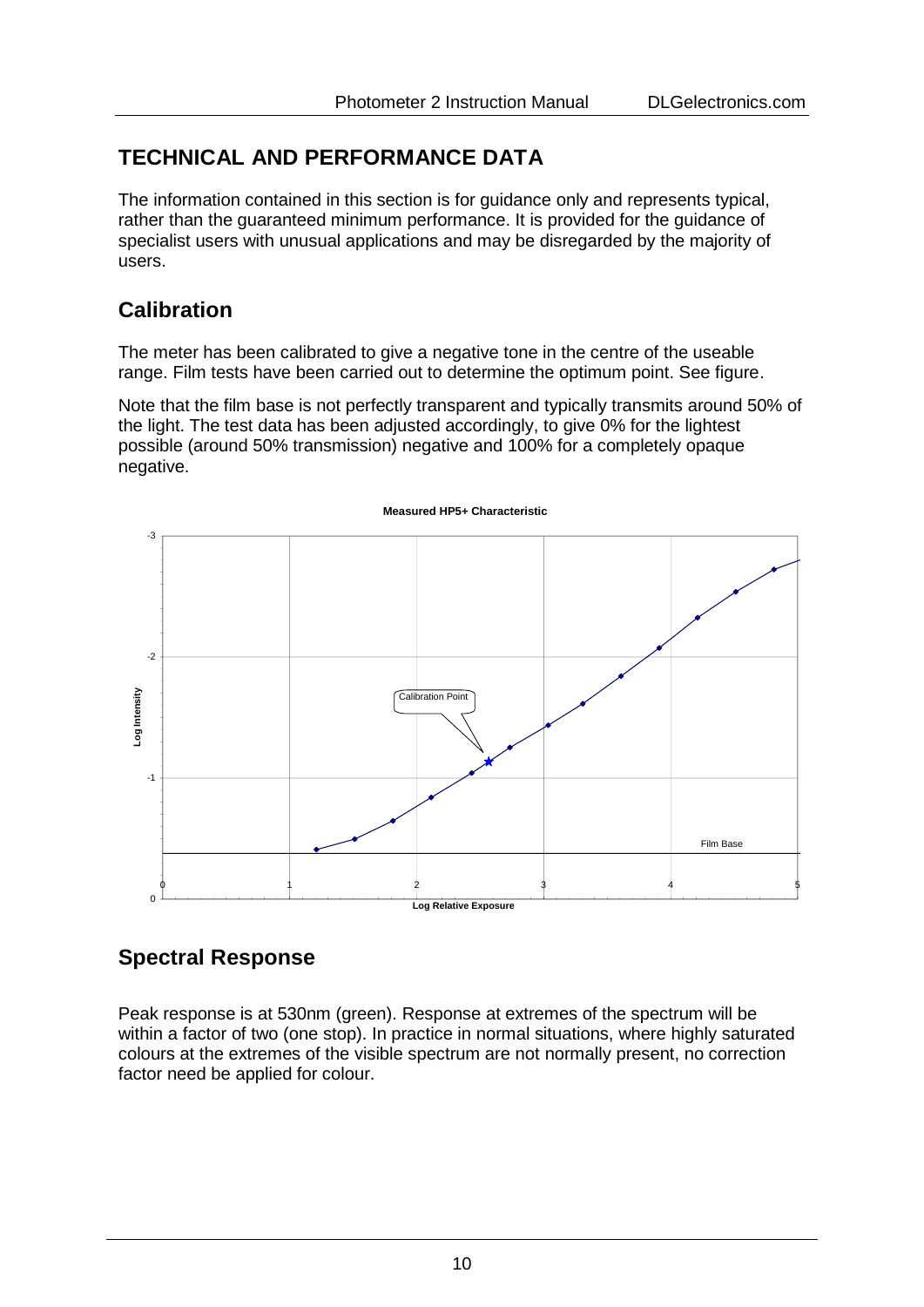# <span id="page-10-0"></span>**WARRANTY, SERVICING, REPAIRS AND ENQUIRIES**

The meter is guaranteed against manufacturing defects for a period of one year. Register with us by emailing us with your contact details, quoting your meter serial number (found inside the battery compartment) to extend your warranty to three years.

In the event of damage or defects, please contact us at [enquiries@dlgelectronics.com,](mailto:enquiries@dlgelectronics.com) or write to us at DLG Electronics, 138 Osmaston Road, Derby DE1 2RF, UK, or contact your local distributor. For units outside warranty we can offer cost-effective repair, refurbishment or replacement with a refurbished model if you return your damaged unit. Please do not send us your meter until you have contacted us.

We welcome any feedback, comment or suggestions on our products. Please contact us a[t enquiries@dlgelectronics.com](mailto:enquiries@dlgelectronics.com) or use the feedback form on our website dlgelectronics.com.